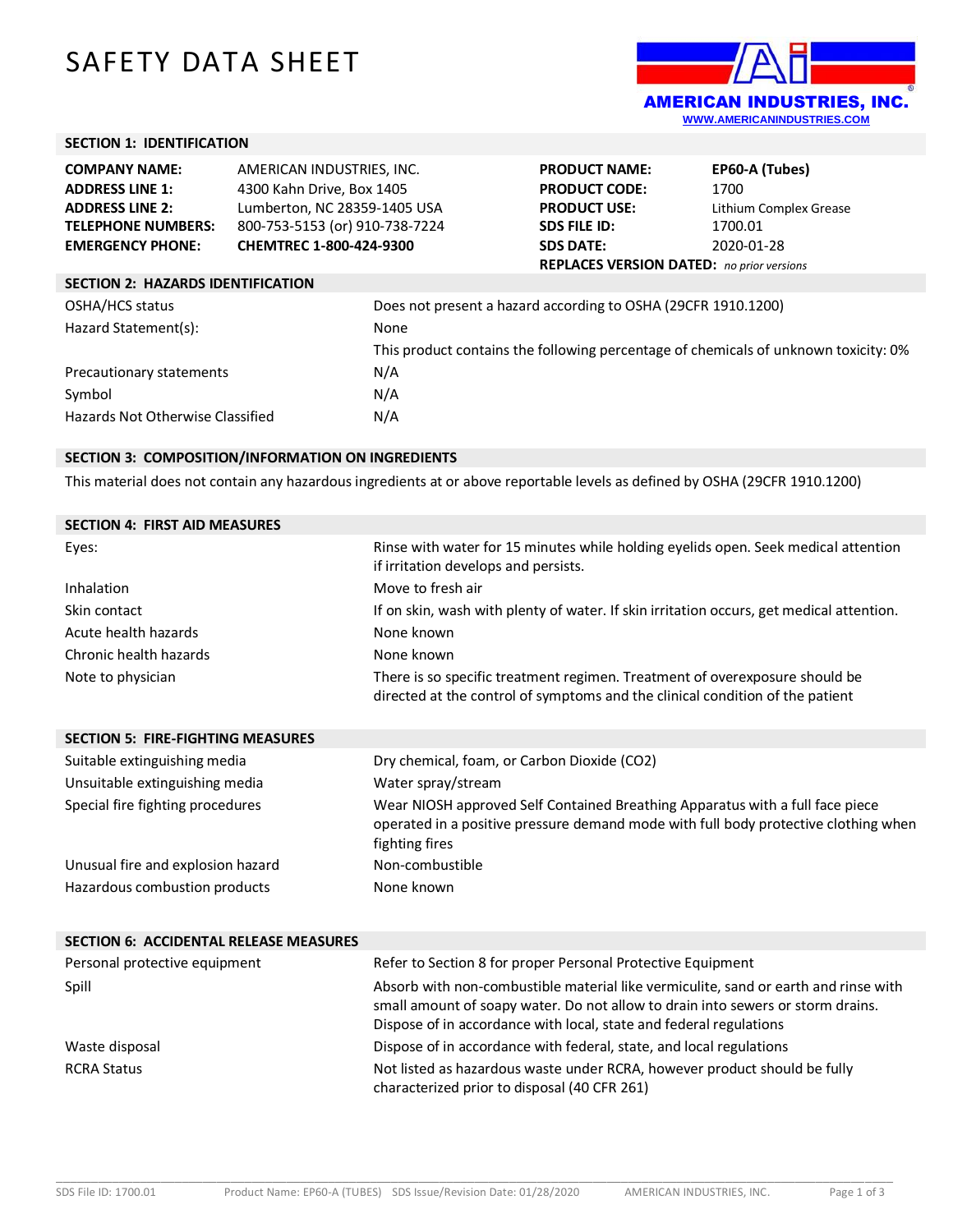# **SECTION 7: HANDLING AND STORAGE**

| Handling and storage | Store in a cool, dry area away from extremes of temperature. Keep container tightly |
|----------------------|-------------------------------------------------------------------------------------|
|                      | sealed when not in use                                                              |
| Other precautions    | Keep out of reach of children                                                       |
| Incompatibility      | None known                                                                          |

## **SECTION 8: EXPOSURE CONTROLS/PERSONAL PROTECTION**

Does not contain any hazardous ingredients at or above reportable levels as defined by OSHA (29CFR 1910.1200

| Engineering measures/controls | Ambient ventilation adequate                                                                    |
|-------------------------------|-------------------------------------------------------------------------------------------------|
| Respiratory protection        | Wear NIOSH/MSHA approved respiratory protection if used in confined, poorly<br>ventilated areas |
| Personal protective equipment | Safety glasses and chemical resistant gloves                                                    |
| <b>Additional measures</b>    | Wash hands and clothing in contact with product after use                                       |

#### **SECTION 9: PHYSICAL AND CHEMICAL PROPERTIES**

| Appearance:                                              |                        |
|----------------------------------------------------------|------------------------|
| Physical state                                           | Semi-solid             |
| Color                                                    | Amber                  |
| Odor                                                     | Mild to no odor        |
| Boiling point                                            | ΝD                     |
| рH                                                       | N/D                    |
| Specific gravity (15 <sup>o</sup> C) (59 <sup>o</sup> F) | 0.87, 7.506 (lbs/gal)  |
| Flash point                                              | >302 °F (150 °C)       |
| Lower and upper flammability or explosive<br>limits      | N/D                    |
| Auto-ignition temperature                                | N/D                    |
| Vapor pressure @ ambient temp.                           | N/D                    |
| Vapor density (air $=1$ )                                | N/D                    |
| Relative density (H20=1)                                 | <1 gl/mL @ 77°F (25°C) |
| Solubility in water                                      | 0%                     |
| VOC (Volatile Organic Compounds)                         | 0%                     |

#### **SECTION 10: STABILITY AND REACTIVITY**

| Reactivity                         | Chemically active metals and acids |
|------------------------------------|------------------------------------|
| Chemical stability                 | Stable                             |
| Possibility of hazardous reactions | None known                         |
| Conditions to avoid                | Excessive heat                     |
| Incompatible materials             | None known                         |
| Hazardous decomposition products   | None known                         |

# **SECTION 11: TOXICOLOGICAL INFORMATION**

| Toxicological information    | Not established                                                         |
|------------------------------|-------------------------------------------------------------------------|
| Routes of entry              | Eyes, ingestion, skin                                                   |
| Eyes                         | Causes irritation, redness tearing                                      |
| Ingestion                    | Not a likely route of exposure under normal product handling conditions |
| Inhalation                   | Unlikely due to low vapor pressure                                      |
| <b>Skin</b>                  | None under normal use                                                   |
| Medical condition aggravated | None known                                                              |
| Acute/Chronic health hazard  | None known                                                              |
| Carcinogenicity              | OSHA: No, ACGIH: No, NTP: No, Other: N/A                                |

\_\_\_\_\_\_\_\_\_\_\_\_\_\_\_\_\_\_\_\_\_\_\_\_\_\_\_\_\_\_\_\_\_\_\_\_\_\_\_\_\_\_\_\_\_\_\_\_\_\_\_\_\_\_\_\_\_\_\_\_\_\_\_\_\_\_\_\_\_\_\_\_\_\_\_\_\_\_\_\_\_\_\_\_\_\_\_\_\_\_\_\_\_\_\_\_\_\_\_\_\_\_\_\_\_\_\_\_\_\_\_\_\_\_\_\_\_\_\_\_

#### **SECTION 12: ECOLOGICAL INFORMATION**